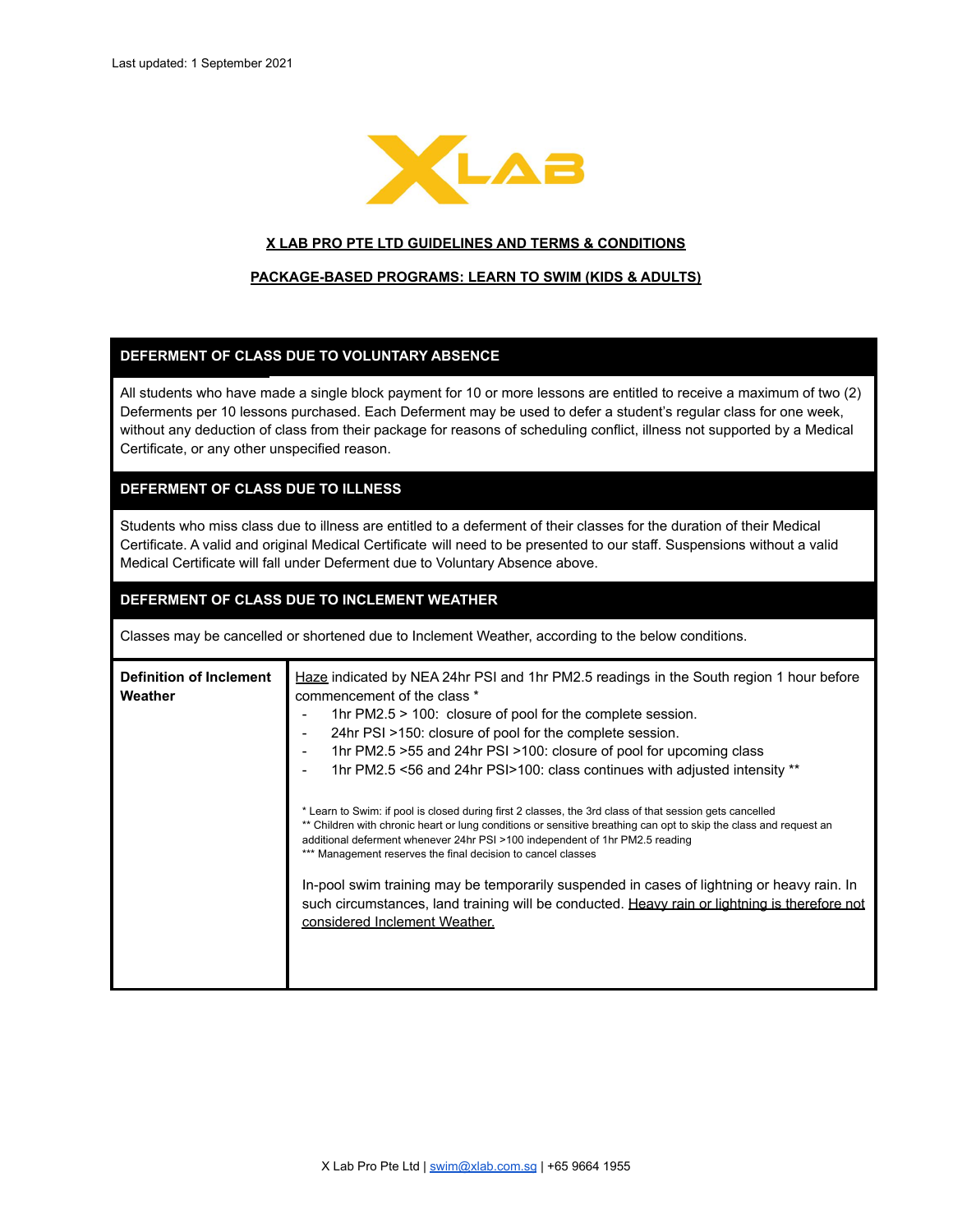| <b>Conducted Classes</b><br>Class is considered conducted if either: (i) at least 30 minutes of swim class has been<br>conducted, or (ii) land training has been provided in lieu of swim class.<br>Classes not considered conducted will be deferred to the following week, and not deduced<br>from your class package. Classes considered conducted will not be eligible for any<br>refunds, deferments or waivers.<br><b>Students/Parents to</b><br>Should class be cancelled due to Inclement Weather, please note that we are unable to<br>contact parents and students individually to update you on the status of the class. Parents<br><b>Note</b><br>will be informed via our Facebook page at: www.facebook.com/xlabswimming<br>As weather can change quickly and unpredictably, any decision to cancel class due to<br>Inclement Weather will only be made 15 mins prior to class start.<br>We appreciate your understanding that we are unable to cancel classes at the personal<br>preference of parents/students.<br>We may initiate, at the discretion of X Lab management, to cancel the class in advance if<br>we so deem necessary. | <b>Class Cancellation</b> | Inclement Weather 15 minutes BEFORE stipulated class start:<br>Swim classes will be cancelled if inclement weather persists 15 minutes before stipulated<br>class commencement time. For example, a swim class scheduled at 1600 will be cancelled<br>if inclement weather persists at 1545. Classes cancelled 15 minutes or more before<br>stipulated class start due to Inclement Weather will not be considered conducted and will<br>not be deducted from your class package.<br>Inclement Weather WITHIN 15 minutes of starting class:<br>Swim classes will be cancelled should there be 15 minutes of consistent inclement weather<br>from the stipulated class commencement time and substitute land training is unable to be<br>conducted. In such circumstances, class will not be considered conducted and will not be<br>deducted from your class package. |
|-------------------------------------------------------------------------------------------------------------------------------------------------------------------------------------------------------------------------------------------------------------------------------------------------------------------------------------------------------------------------------------------------------------------------------------------------------------------------------------------------------------------------------------------------------------------------------------------------------------------------------------------------------------------------------------------------------------------------------------------------------------------------------------------------------------------------------------------------------------------------------------------------------------------------------------------------------------------------------------------------------------------------------------------------------------------------------------------------------------------------------------------------------|---------------------------|-----------------------------------------------------------------------------------------------------------------------------------------------------------------------------------------------------------------------------------------------------------------------------------------------------------------------------------------------------------------------------------------------------------------------------------------------------------------------------------------------------------------------------------------------------------------------------------------------------------------------------------------------------------------------------------------------------------------------------------------------------------------------------------------------------------------------------------------------------------------------|
|                                                                                                                                                                                                                                                                                                                                                                                                                                                                                                                                                                                                                                                                                                                                                                                                                                                                                                                                                                                                                                                                                                                                                       |                           |                                                                                                                                                                                                                                                                                                                                                                                                                                                                                                                                                                                                                                                                                                                                                                                                                                                                       |
| <b>DEFERMENTS</b>                                                                                                                                                                                                                                                                                                                                                                                                                                                                                                                                                                                                                                                                                                                                                                                                                                                                                                                                                                                                                                                                                                                                     |                           |                                                                                                                                                                                                                                                                                                                                                                                                                                                                                                                                                                                                                                                                                                                                                                                                                                                                       |

Classes deferred due to Absence, Illness or Inclement Weather will be conducted at the following instance of the student's regular lesson timing.

Deferments are non-transferable and may not be exchanged for cash.

# **PUBLIC HOLIDAYS**

Classes are not conducted on public holidays. Classes whose regular schedule would fall on a public holiday will not be conducted and therefore will not be deducted from your class package.

## **PAYMENT**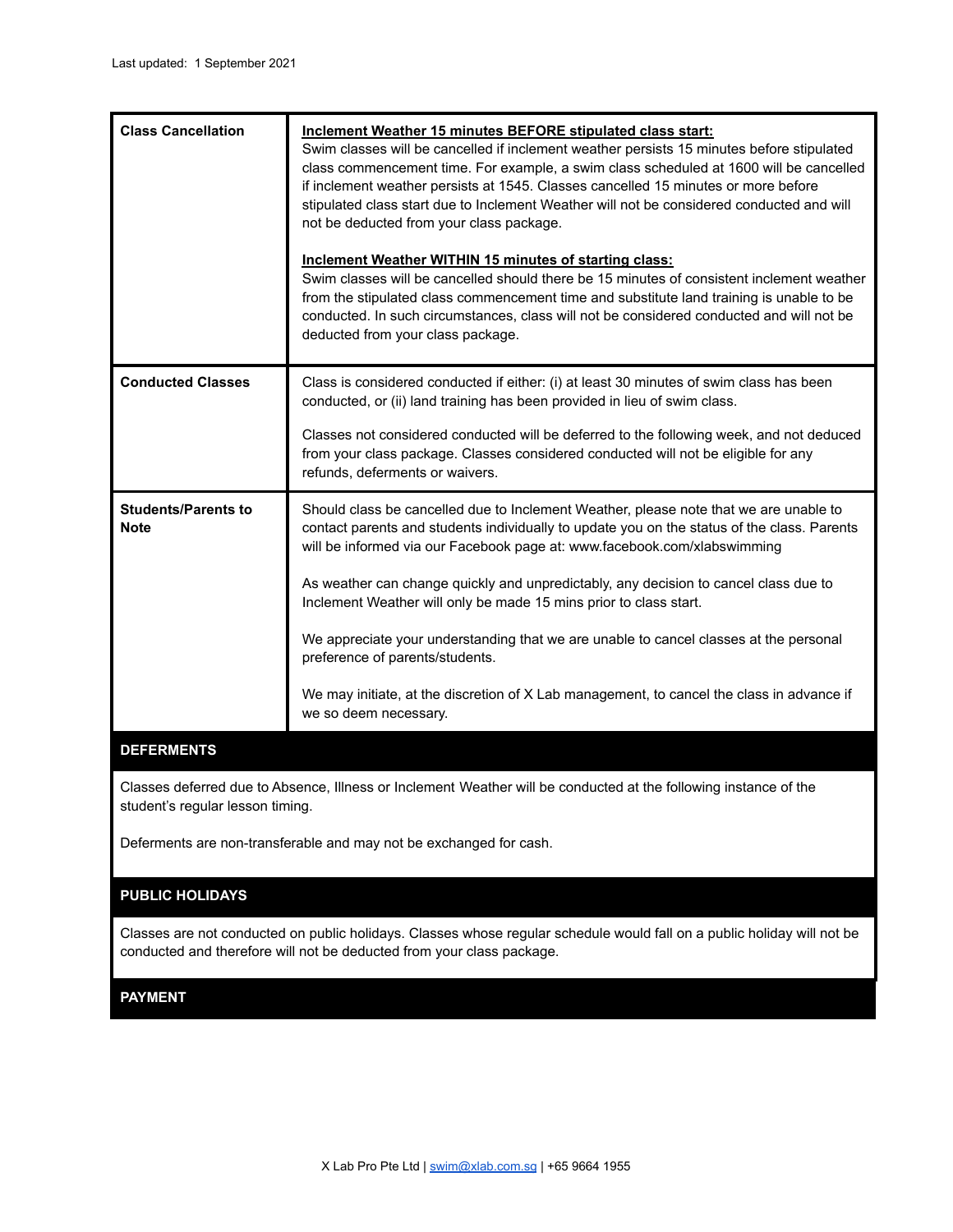Fees are to be paid in full before commencement of your first lesson. Class placements are not guaranteed until payment is received in full. As our classes usually fill up quickly, and waiting lists are common, we recommend making payment for your classes sufficiently in advance.

Fees are for a block of 10 lessons, and apply only to the lesson and usage of the facility during the lesson. Any external costs for usage of the facility outside of lesson times, or for participating in additional events such as competitions, are to be borne by the student separately.

Fees paid are non-refundable and non-transferable. Payment can be made via Cash, NETS, PAYNOW, PayLah!, Bank Transfer and Cheque.

# **CHANGE OF COACH & CLASS**

X Lab may, as we deem necessary, change the coach for the class, for reasons including and not limited to: progression of class to a higher level and/or coach on leave/MC.

X Lab may, as we deem necessary, change the class in which the student is in, for reasons including and not limited to: progression of student to a higher level and/or perceived greater compatibility of the student with different peers**.**

## **AROUND THE POOL**

Parents/ guardians are requested to accompany their child to register their attendance before class and not leave them unattended before or after their swim lesson.

Parents/ guardians are requested to refrain from actively participating in the lesson, to enable the students and coaches to concentrate on the lesson. Our customer service office on deck would be most happy to receive your feedback any time during or after the lesson.

All students, regardless of age, gender or religion, are required to wear proper swimming attire that is made of materials specifically intended for swimming. We reserve the right to ask students who are inappropriately dressed to leave the pool.

Eating during lessons is strictly prohibited. Please refrain from bringing food to the pool deck.

Children who are not toilet trained must wear a reusable swim diaper.

Students are responsible for any personal belongings brought to classes. X Lab is unable to be responsible for loss and/or damage of students' personal belongings.

All parents and students are required to strictly observe all prevailing Safe Management Measures set forth by the relevant authorities and facility owners.

#### **RELEASE OF PHOTOS / VIDEOS**

X Lab may take photographs and/or video recordings of our classes and our students and/or parents/guardians for educational, training and promotional purposes. By enrolling your child in our swim classes, you hereby irrevocably grant us and our agents permission to use your image in whole or in part, without payment or any other consideration, and waive any right to inspect or approve the finished product wherein your likeness appears.

Should you wish for you or your child to not be featured in any educational, training and/or promotional materials, please send us an email at swim@xlab.com.sq